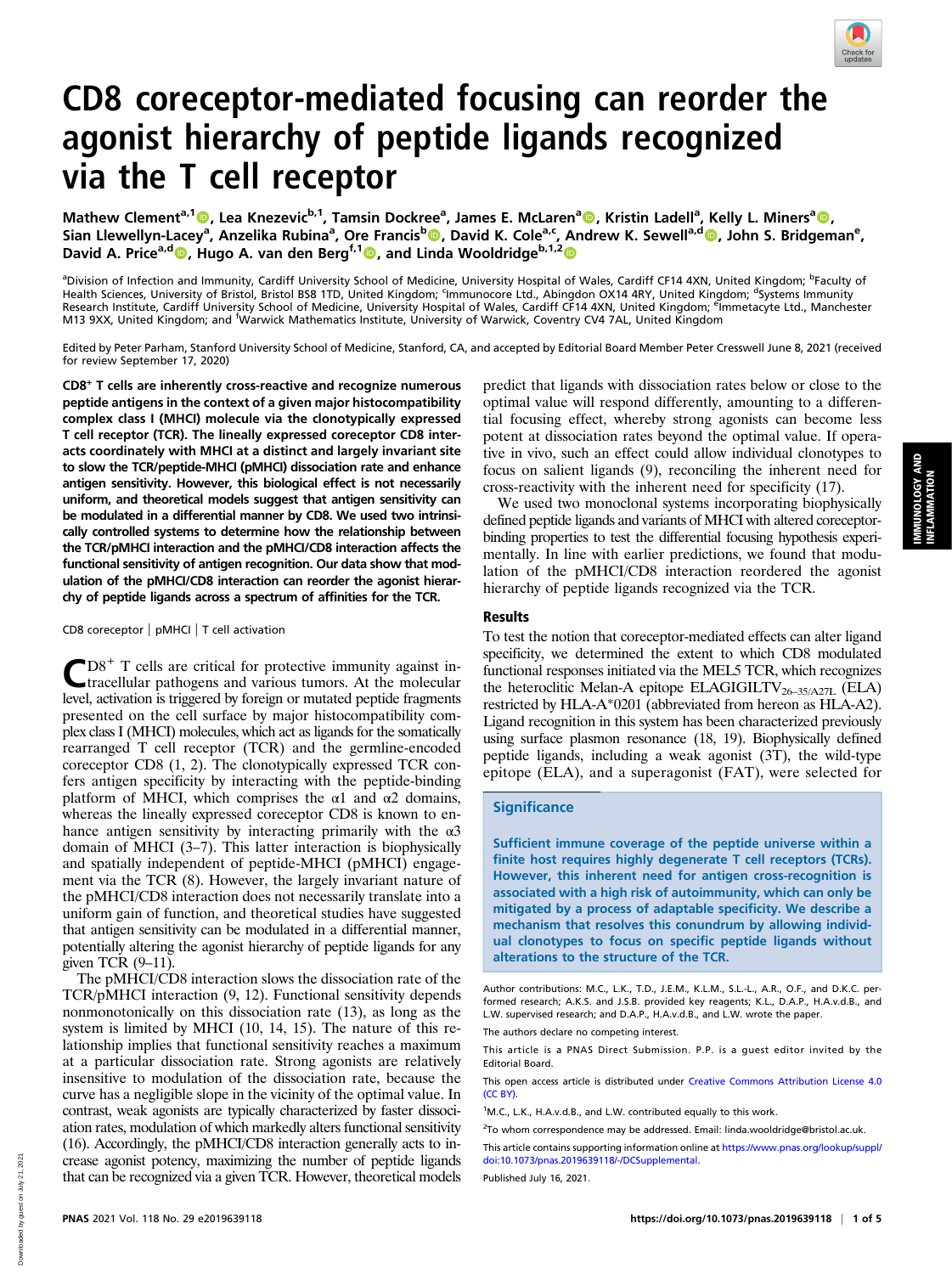the purposes of this work to introduce a range of TCR/pMHCI affinities (Table 1). C1R cells expressing HLA-A2 D227K/T228A, which abrogates the coreceptor interaction (20), wild-type HLA-A2, HLA- $\overline{A}2$  A245V/K<sup>b</sup>, which enhances the coreceptor interaction (21), or HLA-A2  $K^b$ , which superenhances the coreceptor interaction (22), were used in parallel to introduce a range of pMHCI/CD8 affinities (Table 2). Importantly, surface plasmon resonance experiments have shown that none of these mutations, namely D227 $\dot{K}$ /T228A, A245V/ $K^b$ , and  $K^b$ , affect the TCR/pMHCI interaction (12, 21).

In preliminary experiments, we quantified CD69 on the surface of MEL5 TCR<sup> $+$ </sup> CD8<sup>+</sup> J.RT3-T3.5 cells as a measure of activation in response to 3T, ELA, or FAT presented in the context of HLA-A2 D227K/T228A, wild-type HLA-A2, or HLA-A2 A245V/K<sup>b</sup> ([SI](https://www.pnas.org/lookup/suppl/doi:10.1073/pnas.2019639118/-/DCSupplemental) Appendix[, Figs. S1 and S2\)](https://www.pnas.org/lookup/suppl/doi:10.1073/pnas.2019639118/-/DCSupplemental). Functional sensitivity was determined as the  $pEC_{50}$  value for each parameter combination (Fig. 1A). In the absence of a pMHCI/CD8 interaction (HLA-A2 D227K/T228A), activation was a simple function of TCR/pMHCI affinity (Fig. 1A and *SI Appendix*[, Figs. S1 and S2](https://www.pnas.org/lookup/suppl/doi:10.1073/pnas.2019639118/-/DCSupplemental)). The agonist potencies of 3T and ELA were enhanced in the context of HLA-A2 and HLA-A2  $A245V/K^b$  relative to HLA-A2 D227K/T228A (Fig. 1A). In contrast, the agonist potency of FAT was only marginally enhanced in the context of HLA-A2 relative to HLA-A2 D227K/T228A and, consistent with the notion of an optimal activation window, decreased slightly in the context of HLA-A2 A245V/ $K^b$  relative to HLA-A2 (Fig. 1A and *[SI Appendix](https://www.pnas.org/lookup/suppl/doi:10.1073/pnas.2019639118/-/DCSupplemental)*, Fig. S3A). As a consequence, the agonist potency of FAT relative to the agonist potency of ELA was reduced at higher pMHCI/CD8 affinities (Fig. 1B), and in three of four replicate experiments, ELA was the most potent ligand in the context of HLA-A2 and HLA-A2 A245V/K<sup>b</sup> (Fig. 1  $B$ – $E$ ).

To confirm these findings, we quantified the production of IFN-γ by clonal MEL5 CD8<sup>+</sup> T cells in response to 3T, ELA, or FAT presented in the context of HLA-A2 D227K/T228A, wildtype  $\hat{H}$ LA-A2, or  $H$ LA-A2  $K^b$  (*SI Appendix*[, Figs. S4 and S5](https://www.pnas.org/lookup/suppl/doi:10.1073/pnas.2019639118/-/DCSupplemental)). Functional sensitivity was again determined as the  $pEC_{50}$  value for each parameter combination (Fig. 2A). The activation data were largely analogous to those obtained with MEL5  $TCR^+$  $CD8<sup>+</sup>$  J.RT3-T3.5 cells. In particular, the agonist potency of FAT was enhanced in the context of HLA-A2 relative to HLA-A2 D227K/T228A and decreased slightly in the context of HLA-A2  $K^b$  relative to HLA-A2 (Fig. 2A and *[SI Appendix](https://www.pnas.org/lookup/suppl/doi:10.1073/pnas.2019639118/-/DCSupplemental)*, Fig. S3B), mirroring the downturn in functional sensitivity observed with MEL5 TCR<sup>+</sup> CD8<sup>+</sup> J.RT3-T3.5 cells in the context of HLA-A2  $A245V/K<sup>b</sup>$  relative to HLA-A2 (Fig. 1A and [SI Appendix](https://www.pnas.org/lookup/suppl/doi:10.1073/pnas.2019639118/-/DCSupplemental), Fig. [S3](https://www.pnas.org/lookup/suppl/doi:10.1073/pnas.2019639118/-/DCSupplemental)A). As a consequence, the agonist potency of FAT relative to the agonist potency of ELA was again reduced at higher pMHCI/ CD8 affinities (Fig. 2B), and in three of four replicate experiments, ELA was the most potent ligand in the context of HLA-A2  $K^b$  (Fig. 2 *B–E*).

In further experiments, we quantified the production of IFN-γ and MIP-1 $\beta$  by clonal MEL5 CD8<sup>+</sup> T cells in response to ELA or 1I, a superagonist characterized for the purposes of this work, presented in the context of HLA-A2 D227K/T228A, wild-type HLA-A2, or HLA-A2  $K^b$  (Table 1 and *[SI Appendix](https://www.pnas.org/lookup/suppl/doi:10.1073/pnas.2019639118/-/DCSupplemental)*, Fig. S6). Irrespective of the functional readout, 1I was the more potent agonist in the context of HLA-A2 D227K/T228A and HLA-A2,

# Table 1. TCR/pMHCI dissociation constants and kinetics for agonists of the MEL5 TCR

| <b>MHCI</b> | Epitope                 | $k_{on}$ (M <sup>-1</sup> s <sup>-1</sup> ) | $k_{off}$ (s <sup>-1</sup> ) | $K_D$ ( $\mu$ M) |
|-------------|-------------------------|---------------------------------------------|------------------------------|------------------|
| HLA-A2      | ELTGIGILTV (3T)         | $\sim$ 1.2 $\times$ 10 <sup>4</sup>         | $\sim$ 1                     | $82 + 4$         |
| HLA-A2      | <b>ELAGIGILTV (ELA)</b> | $\sim$ 4.4 $\times$ 10 <sup>4</sup>         | $\sim 0.75$                  | $17 + 1$         |
| HLA-A2      | <b>FATGIGIITV (FAT)</b> | $\sim$ 1.2 $\times$ 10 <sup>5</sup>         | 0.36                         | $3 + 1$          |
| HLA-A2      | ILAGIGILTV (1I)         | $\sim$ 1.3 $\times$ 10 <sup>5</sup>         | $\sim$ 1.3                   | $10.2 + 0.7*$    |

\*Surface plasmon resonance data are shown in [SI Appendix](https://www.pnas.org/lookup/suppl/doi:10.1073/pnas.2019639118/-/DCSupplemental), Fig. S6A.

Table 2. pMHCI/CD8 dissociation constants for variants of HLA-A2

| <b>MHCI</b>               | Mutation               | $K_D$ ( $\mu$ M) |
|---------------------------|------------------------|------------------|
| <b>HLA-A2 D227K/T228A</b> | MHCl $\alpha$ 3 domain | >10.000          |
| HLA-A2 WT                 | N/A                    | $137 + 9.7$      |
| HLA-A2 A245V/Kb           | MHCl $\alpha$ 3 domain | $27 + 1$         |
| $HLA-A2 K^b$              | MHCl $\alpha$ 3 domain | 11               |
|                           |                        |                  |

N/A, not applicable.

whereas ELA was the more potent agonist in the context of HLA-A2  $K^b$ , thereby eliminating the possibility of a spurious link between the observed differential focusing effect and the anchor residue mutation present in FAT ([SI Appendix](https://www.pnas.org/lookup/suppl/doi:10.1073/pnas.2019639118/-/DCSupplemental), Fig. S6).

To confirm these findings in another intrinsically controlled system, we used a similar approach to determine the extent to which CD8 modulated functional responses initiated via the ILA1 TCR, which recognizes the human telomerase reverse transcriptase epitope ILAKFLHWL $_{540-548}$  (ILA) restricted by HLA-A2. Biophysically defined peptide ligands, including a weak agonist (5Y), the wild-type epitope (ILA), and two superagonists (3G and 3G8R), were again selected for the purposes of this work to introduce a range of TCR/pMHCI affinities ([SI Appendix](https://www.pnas.org/lookup/suppl/doi:10.1073/pnas.2019639118/-/DCSupplemental), Table [S1](https://www.pnas.org/lookup/suppl/doi:10.1073/pnas.2019639118/-/DCSupplemental)). Irrespective of the functional readout, the agonist potencies of 5Y and ILA were enhanced in the context of HLA-A2 and HLA-A2  $K^b$  relative to HLA-A2 D227K/T228A, whereas the agonist potencies of 3G and 3G8R were only marginally enhanced in the context of HLA-A2 relative to HLA-A2 D227K/ T228A and decreased slightly in the context of HLA-A2  $K<sup>b</sup>$  relative to HLA-A2 (SI Appendix[, Figs. S7 and S8](https://www.pnas.org/lookup/suppl/doi:10.1073/pnas.2019639118/-/DCSupplemental)). As a consequence, ILA was the most potent ligand in the context of HLA-A2  $K^b$ , thereby validating the general applicability of differential focusing beyond the idiosyncratic properties of a singular TCR ([SI Appendix](https://www.pnas.org/lookup/suppl/doi:10.1073/pnas.2019639118/-/DCSupplemental), Figs. [S7 and S8\)](https://www.pnas.org/lookup/suppl/doi:10.1073/pnas.2019639118/-/DCSupplemental).

Collectively, these results can be interpreted and understood in biological terms if two key assumptions are made: 1) functional sensitivity depends nonmonotonically on the TCR/pMHCI dissociation rate (13); and 2) the pMHCI/CD8 interaction affects the TCR/pMHCI dissociation rate by an invariant factor, equivalent to translation on a logarithmic scale (Fig. 3). In this scenario, ligands that are recognized poorly in the absence of a pMHCI/CD8 interaction become more potent in the presence of a physiological pMHCI/CD8 interaction and achieve optimal agonist potency in the presence of a supraphysiological pMHCI/CD8 interaction, whereas ligands that are recognized strongly in the absence of a pMHCI/CD8 interaction straddle an optimum in the presence of a physiological pMHCI/CD8 interaction and become less potent in the presence of a supraphysiological pMHCI/CD8 interaction. Accordingly, the agonist hierarchy of peptide ligands, which is dictated in isolation by the TCR/pMHCI interaction, can be reordered as a function of coengagement by CD8.

### Discussion

CD8+ T cells are inherently promiscuous and can recognize more than a million different peptide ligands via the TCR (23–26). It is well established that CD8 can enhance the functional sensitivity of antigen recognition, but in any given monoclonal system, it does not necessarily follow that CD8 will affect the agonist potency of every cognate ligand in a similar manner. Indeed, theoretical studies have suggested that the agonist hierarchy of peptide ligands can be modified or even reversed across a range of pMHCI/CD8 affinities, such that a differential focusing effect acts to optimize the recognition of particular ligands in the context of an individual TCR (9, 10, 15). Our data provide experimental confirmation of these predictions.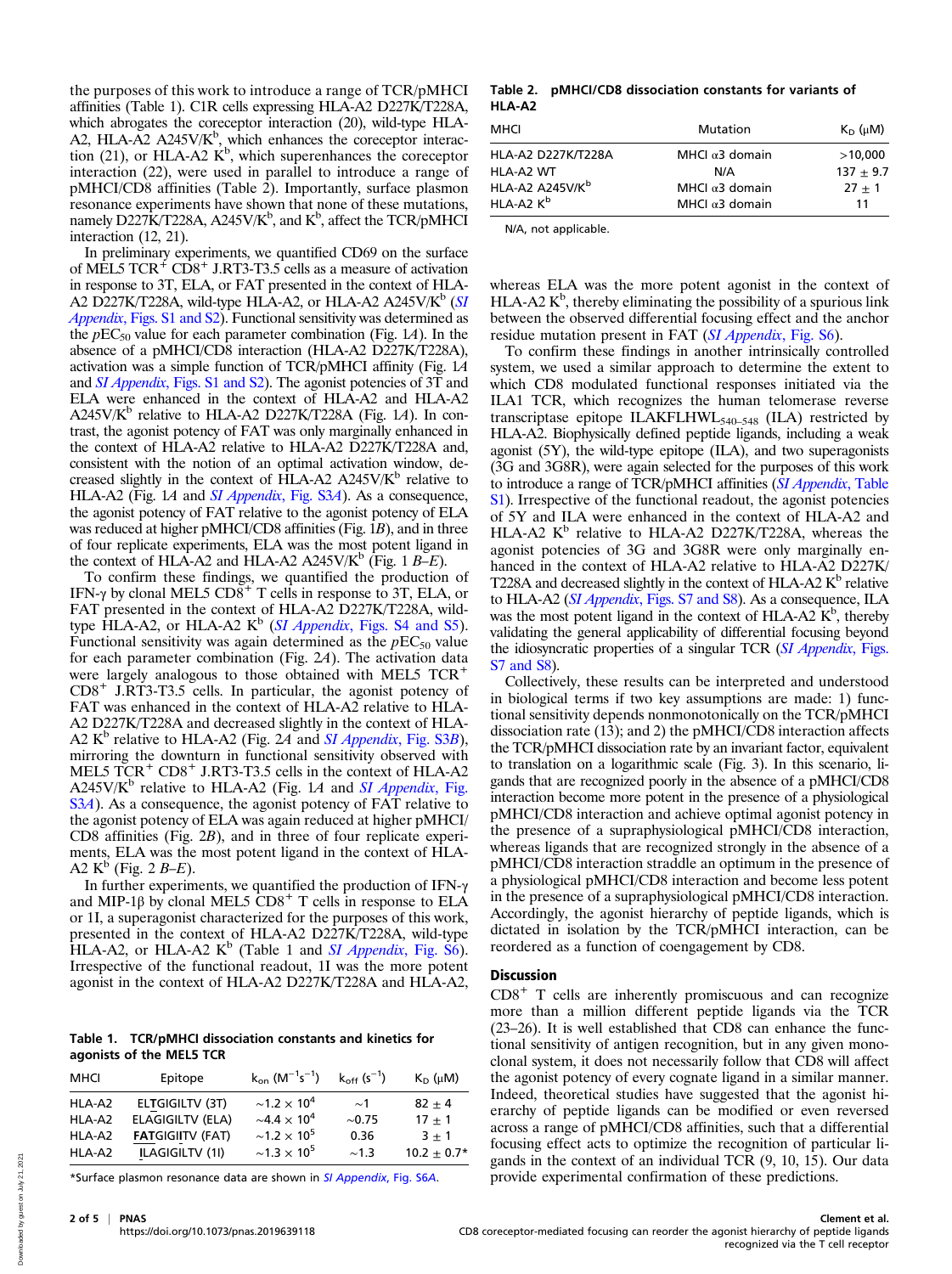

Fig. 1. CD8 reorders the agonist hierarchy of peptide ligands that induce the expression of CD69. MEL5 TCR<sup>+</sup> CD8<sup>+</sup> J.RT3-T3.5 cells were activated for 6 h with C1R cells expressing comparable levels of HLA-A2 D227K/T228A (KO), wild-type HLA-A2 (WT), or HLA-A2 A245V/K<sup>b</sup> (VK<sup>b</sup>) pulsed with various concentrations of 3T (blue), ELA (black), or FAT (red). Surface expression of CD69 was measured via flow cytometry. (A) Functional sensitivity (pEC<sub>50</sub>) for each peptide ligand in the context of each MHCI. Four replicate experiments are shown. The value for 3T in the context of HLA-A2 D227K/T228A was set to zero for graphical purposes and treated as missing data for statistical purposes. P < 0.0001 for the ligand effect and P < 0.0001 for the MHCI effect (two-way ANOVA with Tukey's post hoc test). (B) The agonist potency of FAT relative to the agonist potency of ELA expressed as  $pEC_{50}^{FAT} - pEC_{50}^{ELA}$ , which is equivalent to the logarithm of the fold difference in functional sensitivity. Four replicate experiments are shown. Horizontal bars indicate median values. \*P < 0.05 and \*\*P < 0.01 (one-way ANOVA with Tukey's post hoc test). (C–E) Representative peptide titration experiment used to calculate the parameters in A and B. Curves were fitted in Mathematica. All four replicate experiments are shown in SI Appendix[, Figs. S1 and S2](https://www.pnas.org/lookup/suppl/doi:10.1073/pnas.2019639118/-/DCSupplemental).

The biological relevance of differential focusing remains unknown, but hypothetical considerations suggest that such an effect may be advantageous in vivo, especially if accompanied by feedback mechanisms that enable the process of specificity adjustment to converge on a foreign antigen. Optimal recognition of a particular agonist in this manner would maximize immune efficacy during the process of clonal expansion and simultaneously minimize the risk of autoimmunity. Affinity maturation subserves an equivalent function in B cells. In more general terms, differential focusing also provides a solution to the "Mason paradox," allowing a high degree of immune specificity alongside sufficient coverage of the peptide universe within a relatively small naive repertoire via the incorporation of degenerate TCRs (17).

Although it remains to be determined how differential focusing could operate in vivo and to what extent this might occur throughout the lifespan of any given clonotype, elegant studies have already provided important mechanistic clues. For example, double-positive thymocytes can transcriptionally down-regulate CD8 (27), and antigen encounters in the periphery can dynamically modulate clonal responsiveness via the selective internalization of CD8 (28). In addition, coreceptor use can be switched between the functionally distinct isoforms CD8-αα and CD8-αβ (29), which are further modifiable via glycosylation (30–32), and cytokine signals can transcriptionally alter the expression of CD8 (33). All of these processes affect the signaling threshold for activation via the TCR in a manner akin to affinity variation in the pMHCI/CD8 interaction (12, 34). Accordingly, functional sensitivity depends on the kinetics of signalosome development (9, 10), which is determined by agonist potency and regulated by CD8 (35).

In line with earlier theoretical predictions, the data presented here show that agonist potency, quantified in terms of functional sensitivity, can be differentially modulated across a range of TCR/pMHCI affinities by CD8. If this phenomenon occurs in vivo, as suggested by previous mechanistic studies, then immune reactivity could be focused on individual peptide ligands in the context of antigen-driven clonal expansions. On the basis of these collective observations, we propose that specificity adjustment operates at the level of individual clonotypes to safeguard the host in the face of an ongoing immune response, simultaneously facilitating the targeted delivery of effector functions and mitigating the risk of bystander damage, which can be triggered by inherently degenerate and therefore potentially autoreactive TCRs.

#### Materials and Methods

Cells. MEL5 TCR<sup>+</sup> CD8<sup>+</sup> J.RT3-T3.5 cells were maintained in Roswell Park Memorial Institute (RPMI) 1640 medium containing 100 U/mL penicillin, 100 μg/mL streptomycin, 2 mM L-glutamine, and 10% heat-inactivated fetal calf serum (all from Thermo Fisher Scientific) (R10). Clonal MEL5 and ILA1 CD8<sup>+</sup> T cells were maintained in R10 supplemented with 200 IU/mL IL-2 and 25 ng/mL IL-15 (both from PeproTech). The MEL5 TCR is specific for the heteroclitic HLA-A2–restricted Melan-A epitope ELA (18, 36), and the ILA1 TCR is specific for the HLA-A2–restricted human telomerase reverse transcriptase epitope ILA (37). Human embryonic kidney (HEK) 293 cells were grown in Dulbecco's modified Eagle's medium (Sigma-Aldrich) supplemented with 100 U/mL penicillin, 100 μg/mL streptomycin, 2 mM L-glutamine, 10% heat-inactivated fetal calf serum, and 10 mM HEPES (all from Thermo Fisher Scientific). C1R cells expressing comparable levels of HLA-A2 or variants thereof were generated and maintained as described previously (38).

Peptides. All peptides were synthesized at >95% purity using standard Fmoc chemistry (BioSynthesis Inc.).

Lentiviruses. The  $\alpha$  and  $\beta$  chains of the MEL5 TCR were engineered to contain mouse constant domains (39) and cloned into a single pSF-Lenti-EF-1 $\alpha$  lentiviral vector (Oxford Genetics) separated by a P2A sequence (Genewiz). The  $\alpha$  and  $\beta$ chains of CD8 were cloned similarly into a single pSF–Lenti–EF-α lentiviral vector (Oxford Genetics) separated by an internal ribosomal entry site sequence (Genewiz). HEK 293 cells were cotransfected with the MEL5 TCR or CD8-αβ lentiviral vectors and the packaging plasmids pMDLg/pRRE, pRSV-Rev, and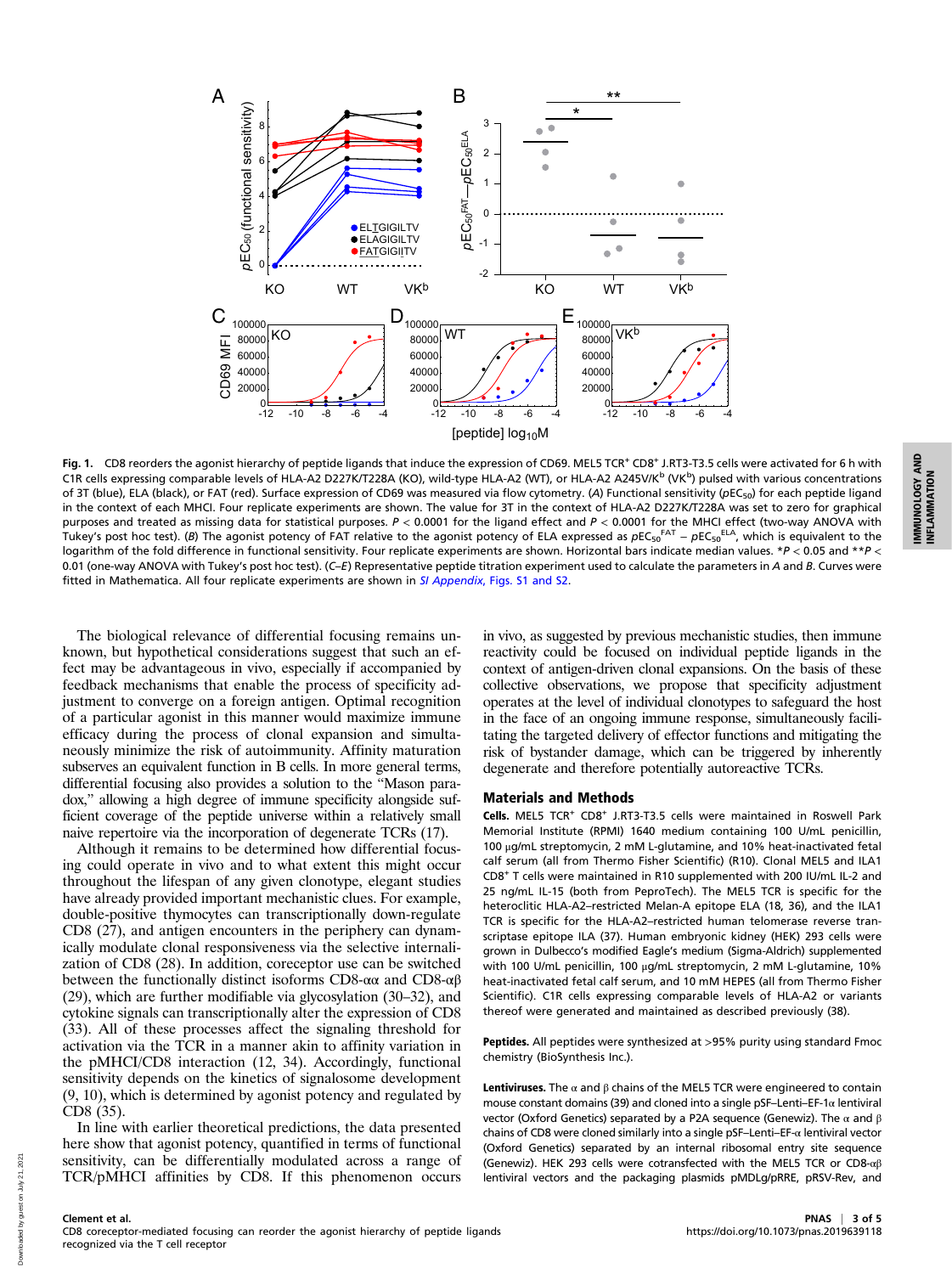

Fig. 2. CD8 reorders the agonist hierarchy of peptide ligands that induce the production of IFN-γ. Clonal MEL5 CD8<sup>+</sup> T cells were activated for 4 h with C1R cells expressing comparable levels of HLA-A2 D227K/T228A (KO), wild-type HLA-A2 (WT), or HLA-A2 K<sup>b</sup> (K<sup>b</sup>) pulsed with various concentrations of 3T (blue), ELA (black), or FAT (red). Secretion of IFN-γ was measured using an enzyme-linked immunosorbent assay. (A) Functional sensitivity (pEC<sub>50</sub>) for each peptide ligand in the context of each MHCI. Four replicate experiments are shown. Values below the limit of estimation were set to zero for graphical purposes and treated as missing data for statistical purposes.  $P = 0.0042$  for the ligand effect and  $P = 0.00069$  for the MHCI effect (two-way ANOVA with Tukey's post hoc test). (B) The agonist potency of FAT relative to the agonist potency of ELA expressed as  $pEC_5^{FAT} - pEC_5^{ELA}$ , which is equivalent to the logarithm of the fold difference in functional sensitivity. Four replicate experiments are shown. Horizontal bars indicate median values. \*P < 0.05 (one-way ANOVA with Tukey's post hoc test). (C–E) Representative peptide titration experiment used to calculate the parameters in A and B. Curves were fitted in Mathematica. All four replicate experiments are shown in SI Appendix[, Figs. S4 and S5.](https://www.pnas.org/lookup/suppl/doi:10.1073/pnas.2019639118/-/DCSupplemental)

pCMV-VSV-G using Turbofect Transfection Reagent (Thermo Fisher Scientific). Lentiviral particles were concentrated using Lenti-X Concentrator (Takara Bio).

Generation of MEL5 TCR+ CD8<sup>+</sup> J.RT3-T3.5 Cells. TCR-deficient J.RT3-T3.5 cells were transduced with MEL5 TCR lentiviral particles and magnetically enriched using anti-murine TCR-β–PE (clone REA318) in conjunction with anti-PE MicroBeads (Miltenyi Biotec). MEL5 TCR<sup>+</sup> J.RT3-T3.5 cells were then transduced with CD8-αβ lentiviral particles, and MEL5 TCR<sup>+</sup> CD8<sup>+</sup> J.RT3-T3.5 cells were flow-purified using an Influx Cell Sorter (BD Biosciences).

Quantification of Activation-Induced CD69. C1R cells expressing comparable levels of HLA-A2 D227K/T228A, wild-type HLA-A2, or HLA-A2 A245V/K<sup>b</sup> were pulsed for 1 h with various concentrations of the indicated peptides. Cells were then washed twice with RPMI 1640 medium containing 100 U/mL penicillin and 100 μg/mL streptomycin and resuspended in R10. Each assay included 1.5  $\times$  10<sup>5</sup> peptide-pulsed C1R cells and 5  $\times$  10<sup>4</sup> MEL5 TCR<sup>+</sup> CD8<sup>+</sup> J.RT3-T3.5 cells. Unpulsed targets were used as negative controls. Expression of CD69 on the surface of MEL5 TCR<sup>+</sup> CD8<sup>+</sup> J.RT3-T3.5 cells was measured after 6 h using the following directly conjugated monoclonal antibodies: anti-CD8-α–PE-Cy7 (clone RPA-T8; Thermo Fisher Scientific), anti-CD8-β– eFluor660 (clone SIDI8BEE; Thermo Fisher Scientific), anti-CD69–BV421 (clone FN50; BioLegend), and anti-HLA-A2–FITC (clone BB7.2; BioLegend). Nonviable cells were excluded from the analysis using LIVE/DEAD Fixable Aqua (Thermo Fisher Scientific). Data were acquired using a NovoCyte Flow Cytometer (ACEA Biosciences) and analyzed using FlowJo software version 10.6.1 (FlowJo LLC).

Quantification of Activation-Induced IFN-γ and MIP-1β. C1R cells expressing comparable levels of HLA-A2 D227K/T228A, wild-type HLA-A2, or HLA-A2 K<sup>b</sup> were pulsed for 1 h with various concentrations of the indicated peptides. Cells were then washed twice with RPMI 1640 medium containing 100 U/mL penicillin and 100 μg/mL streptomycin and resuspended in R10. Each assay included 6  $\times$  10<sup>4</sup> peptide-pulsed C1R cells and 3  $\times$  10<sup>4</sup> clonal MEL5 or ILA1 CD8<sup>+</sup> T cells. Unpulsed targets were used as negative controls. Supernatants were harvested after 4 h and evaluated for IFN-γ or MIP-1β using enzymelinked immunosorbent assays (R&D Systems).





Fig. 3. Theoretical interpretation of the differential focusing effect mediated by CD8. Graphical representation of the differential focusing effect based on two key assumptions: 1) functional sensitivity depends nonmonotonically on the TCR/pMHCI dissociation rate; and 2) the pMHCI/CD8 interaction affects the TCR/pMHCI dissociation rate by an invariant factor, equivalent to translation on a logarithmic scale ([SI Appendix](https://www.pnas.org/lookup/suppl/doi:10.1073/pnas.2019639118/-/DCSupplemental)). (A-C) Modulation of the pMHCI/CD8 interaction moves peptide ligands along this curve, altering the agonist hierarchy as a function of the TCR/pMHCI dissociation rate. (D) A hypothetical ultrastrong pMHCI/CD8 interaction would be expected to reverse the agonist hierarchy from FAT > ELA > 3T to FAT < ELA < 3T.